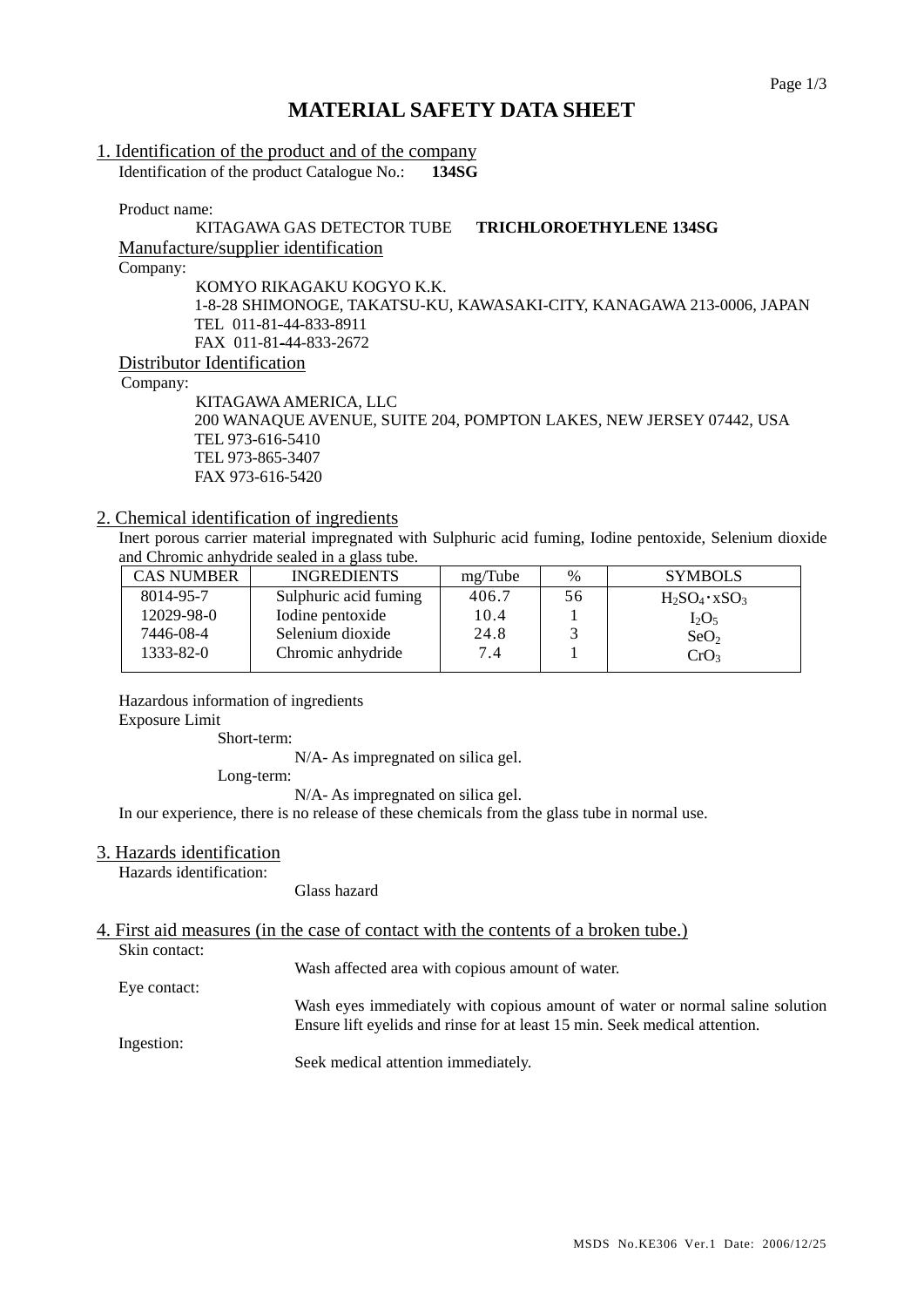| 5. Fire fighting measures                      |                                                                                                                                                                |
|------------------------------------------------|----------------------------------------------------------------------------------------------------------------------------------------------------------------|
| Flash point:                                   |                                                                                                                                                                |
|                                                | Non-combustible                                                                                                                                                |
| Extinguishing media:                           | All known extinguishants can be used.                                                                                                                          |
| Special fire fighting Procedures:              |                                                                                                                                                                |
|                                                | None                                                                                                                                                           |
| Unusual fire & Explosion hazards:              |                                                                                                                                                                |
|                                                | Negligible fire hazard when exposed to heat or flame.                                                                                                          |
|                                                |                                                                                                                                                                |
| 6. Accidental release measures                 |                                                                                                                                                                |
| Personal protection:                           |                                                                                                                                                                |
|                                                | Do not pick up broken glass with bare hands if the tube is broken. Cover with<br>inert absorbent such as vermiculite. Sweep up and contain for waste disposal. |
|                                                |                                                                                                                                                                |
| 7. Handling and storage                        |                                                                                                                                                                |
| Handling & use:                                |                                                                                                                                                                |
|                                                | Ensure the instructions for use are followed. Safety glasses and gloves should be                                                                              |
| Storage:                                       | worn to prevent injury from splintering glass.                                                                                                                 |
|                                                | Keep away from direct sunlight and store at 25 degree C or lower.                                                                                              |
|                                                |                                                                                                                                                                |
| 8. Exposure control/personal protection        |                                                                                                                                                                |
| Respiratory protection:                        |                                                                                                                                                                |
| Ventilation:                                   | Not applicable                                                                                                                                                 |
|                                                | Not applicable                                                                                                                                                 |
| Other protective equipment:                    |                                                                                                                                                                |
|                                                | Safety glasses and gloves                                                                                                                                      |
|                                                |                                                                                                                                                                |
| 9. Physical/Chemical properties<br>Appearance: |                                                                                                                                                                |
|                                                | White, yellow and orange solid layers sealed in a glass tube.                                                                                                  |
| Boiling point:                                 |                                                                                                                                                                |
|                                                | Not applicable                                                                                                                                                 |
| Melting point:                                 | Not applicable                                                                                                                                                 |
| Specific gravity $(H_2O=1)$ :                  |                                                                                                                                                                |
|                                                | Not applicable                                                                                                                                                 |
| Evaporation rate (BuOAc=1):                    |                                                                                                                                                                |
|                                                | Not applicable                                                                                                                                                 |
| Solubility in water:                           | Not applicable                                                                                                                                                 |
| Vapour pressure:                               |                                                                                                                                                                |
|                                                | Not applicable                                                                                                                                                 |
| Vapour density:                                |                                                                                                                                                                |
|                                                | Not applicable                                                                                                                                                 |
| 10. Stability and Reactivity                   |                                                                                                                                                                |
| Stability:                                     |                                                                                                                                                                |
|                                                | Stable at under ambient temperatures and pressures.                                                                                                            |
| Incompatibilities:                             |                                                                                                                                                                |
|                                                | Not applicable                                                                                                                                                 |
| Hazardous decomposition products:              | None                                                                                                                                                           |
| Hazardous polymerization:                      |                                                                                                                                                                |
|                                                | None                                                                                                                                                           |